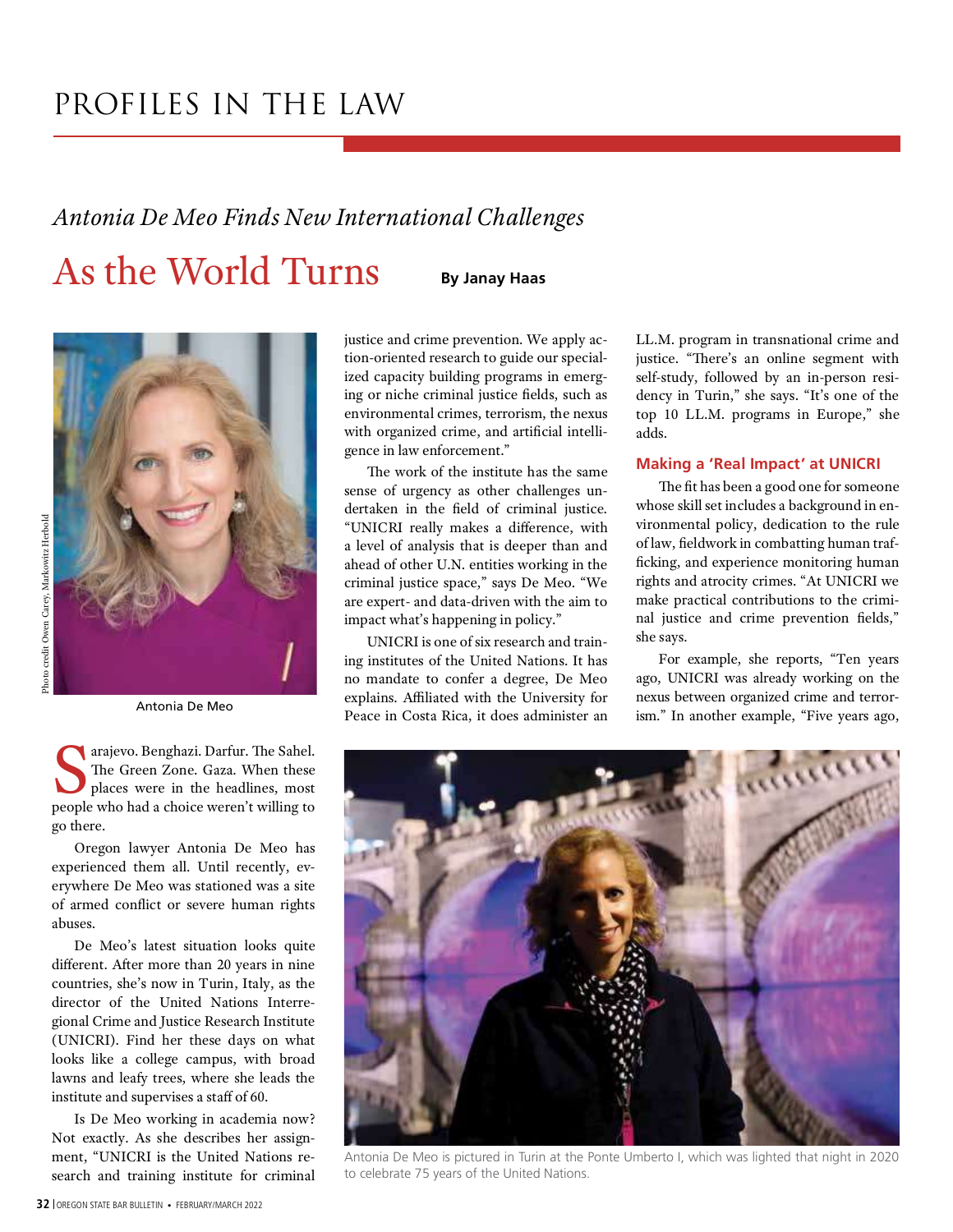at the beginning of emerging technologies: analyzing how criminals are using it to further crimes, and how law enforcement can use it to combat crimes. We are involved in how artificial intelligence is affecting policy." And UNICRI has a tight connection with Interpol, the  $\|\cdot\|$  18 years experience as a International Criminal Police Organization, based in Lyon, France.

Counter-terrorism is another sphere in which UNICRI plays a  $\blacksquare$ . Experienced fire and role, a small but critical one. The United Nations Office of Counter-Terrorism (UNOCT) is the main U.N. entity leading and coordinating efforts to prevent and combat terrorism, while "we (UNICRI) implement projects," says De Meo. She gives the example of in-depth research conducted by UNICRI on efforts to stem radicalization and violent extremism in the Sahel-Maghreb region, including Algeria, Libya, Morocco, Tunisia, Burkino Faso, Chad, Mali, Mauritania and Niger. The idea was to work with grassroots organizations across the region to determine how communities can build resilience and what<br>influences drive young people to join violent extremist groups "We influences drive young people to join violent extremist groups. "We went in analytically, working with 80 civil society organizations over five years to test tools and approaches to counter radicalization. At the end of this project, we know which strategies work, and why." (Readers can find the final report on the youth-recruitment project at unicri.it/sites/default.files/2020-11/Many\_hand.pdf.)

This approach differs from that taken by organizations that seem to focus on exporting western ideas to other cultures. "If you want to be effective, you have to work with communities at the community level, and you have to appeal to values that will resonate with that community," De Meo observes.

How does De Meo define success in her current role? "On a very large scale, I know I'm not going to stop terrorism," she acknowledges. But the research, analysis and reports that UNICRI produces help agencies and governments around the world to recognize and combat instances of serious and systemic wrong-doing and threats to national security, and that makes a real impact, she says.

#### Challenges at Every Turn

the United Nations. When she spoke with Cliff Collins a decade ago ("A Sense of Service," OSB Bulletin August/September 2011),<br>De Meo had finished her first two years of U.N. service in Amman. **Complete Confidentiality** De Meo had finished her first two years of U.N. service in Amman, Jordan, where her work required her to travel to the Green Zone in Baghdad, Iraq, via armored bus or helicopter. There she worked on rule of law and economic development projects. Following that post, she worked with the U.N. Office for Project Services in Jerusalem, where she supported security sector reform. Her next stops were Sudan, during the period of the separation of South Sudan, and then Sri Lanka, just after its 25-year civil war, with the United Nations Children's Fund (UNICEF).

Four years ago, De Meo was named chief of the Human Rights, Transitional Justice and Rule of Law Service at the U.N. Support Mission in Libya (UNSMIL). For numerous reasons including risks to personal safety and an active armed conflict, the United Nations has designated Libya as one of the most dangerous places on earth to work. She agrees that it was her most challenging assignment.<br>"The political context in Libya was fragile and unpredictable,"

she recalls. Armed groups violated human rights, the migration of desperate people overwhelmed aid agencies and children were forced into armed conflict, among other atrocities. Alongside a persistent flow of human tragedy, there were simple, mundane reasons that the post was difficult. "We lost access to the municipal water

## we founded the UNICRI Centre for AI and Robotics. We were there  $\parallel$  Fire Loss Claims?

- General Contractor.
- casualty insurance adjuster.
- the insured party in maximizing recovery from the insurer.
- increased recovery.



#### Millard & Bragg Attorneys at Law, PC

503-305-7806 419 5th Street Oregon City, OR 97045 www.millardlaw.com

Admitted to Practice in Oregon and Washington

### **Get the Facts.**

### **Specializing in Covert Surveillance** This job is a continuation of De Meo's long-running career with<br>United Nations, When she spoke with Cliff Collins a decade to Produce Objective Evidence in

We find the evidence you need for cases such as:

- · Insurance Defense
- · Workers' Compensation Claims
- Domestic Child Custody/Cheating Spouse
- High Threat/Security Based Surveillance
- Fraudulent Insurance and Injury Claims
- Workplace Theft
- ...And More



rockfordinvestigations@gmail.com

503-686-0458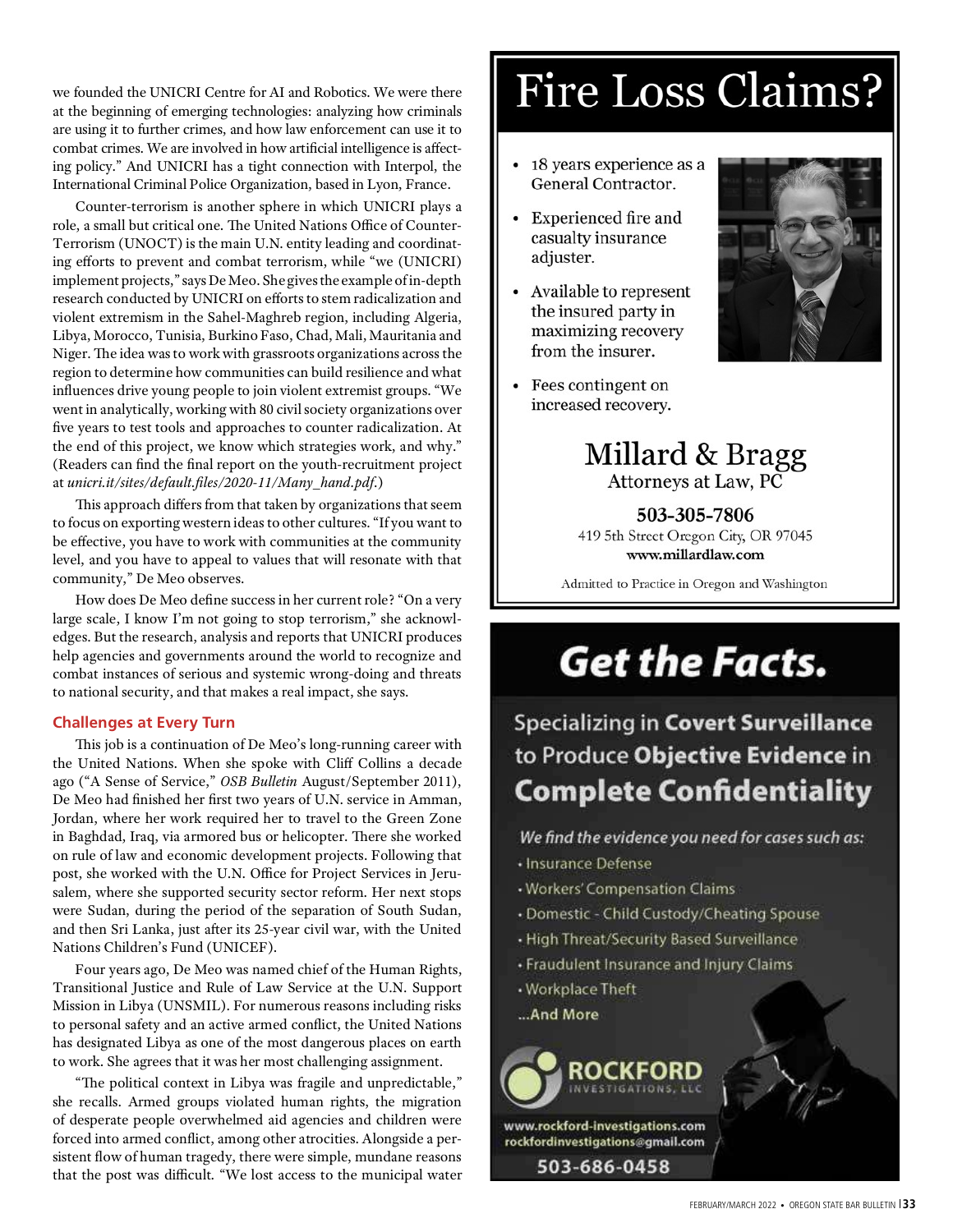

# **Maryssa Ferries**

Maryssa graduated from Willamette University College of Law in 2021 and externed for the Honorable Meagan A. Flynn at the Oregon Supreme Court.

We are thrilled to have Maryssa join us as an associate attorney.



Portland, Oregon 97204 503-243-1022

www.bodyfeltmount.com



supply and had to shower in salt water for months; the food supply on the compound was limited; and we frequently lost power and internet," De Meo explains.

And the hours were long. Her schedule in Turin, in contrast, is fairly reasonable about 50 hours a week, she estimates.

In Turin, there's enough free time to have a social life, but time is not the primary consideration. For U.N. diplomats, "Your social life doesn't depend on you or your personality. It depends on your level in the hierarchy. The higher your post, the more careful you should be. As a representative of the organization, you have to model responsible behavior."

COVID-19 has been another factor de-  $\lim_{x \to a}$  De Meo's social life — and her work environment. For UNICRI's researchers and its LL.M. students, the pandemic meant that, "UNICRI met increasing training needs through adaptable online modalities. It contributed and continues to contribute to efforts to mitigate the negative impacts of the pandemic, enhance resilience, and promote peaceful, safe and inclusive communities." In other words, her work went online.

One unexpected impact of COVID-19 and the move to online interactions has been the way in which women's images have been used, says De Meo. "Digital image control has become a big problem, because people are taking screenshots or recordings during meetings without permission.

"There's a difference between how men and women are perceived and the standards applied to their images. An unflattering photo has a greater impact on women. It's being used as a form of harassment, and it can undermine women especially." As a result, De Meo says she is persistent about controlling access to her online image, but it's very difficult. Although she informs professional peers that they need permission to post her image online, "many do not comply." Even something as seemingly innocuous as a tweet taken from an online meeting where a man is photographed live but a woman is shown only via a grainy screenshot can have an effect on image and credibility, she observes. "Who controls your digital image and how it is used online is a<br>field we're (society) not looking at closely enough."

#### A Constantly Evolving Career

Looking back 25 years, De Meo was a new hire at Markowitz, Herbold, Glade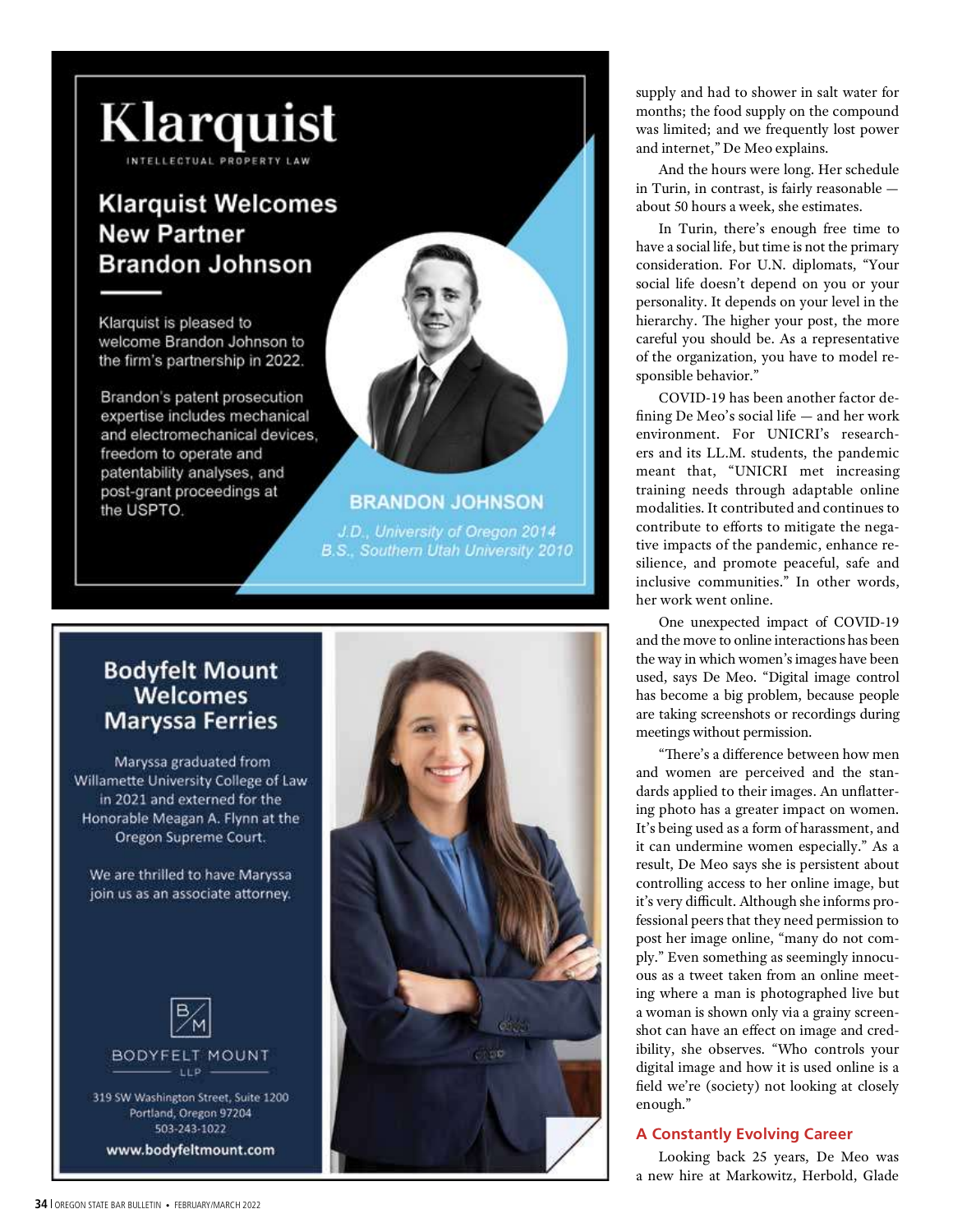& Melhaf in Portland, where she litigated complex cases for business clients. Five years into practice, De Meo began to feel that she wanted to do more with her skills. A mentor suggested she look into a year in Eastern Europe with the American Bar Association's fledgling Central and Eastern European Law Initiative (CEELI). A few months later, De Meo was working with CEELI in Chișinău, Moldova.

She admired her Portland colleagues greatly, she recalls, and stays in touch, even visiting the firm in summer 2021 to talk about her current activities. She was, by all accounts, a stellar attorney, but the call to make a broader difference pulled her away from private practice.

Firm partner David Markowitz invited her to give a presentation to the newer lawyers in the firm in July, he says, because of her extraordinary skills and trajectory. "I worked with her daily 25 years ago," he recalls, "and nothing's that happened in her career has surprised me. I couldn't have predicted the precise jobs she has held, or all the places she has been, but she has a huge-picture vision that very few people I've ever met have."

What made her well-suited for this very

De Meo says her skill set includes many typical attributes of other lawyers — logic, analysis, problem-solving and advocacy. But other skills she has developed don't fit into the profile of typical lawyering. For one thing, international work and life are invariably mired in heavy bureaucracy. Most U.S. lawyers don't have to deal extensively with bureaucracy in their personal lives, she points out, but her older brother has a serious disability. The family routinely had to negotiate regulations imposed by federal and state agencies as she was growing up. "I'm not afraid of rules or bureaucracy," she says.

Adaptability is another quality central to successful international work. One aspect of De Meo's childhood was the dichotomy she experienced between living fully in two American sub-cultures: Her school months were spent in wealthy suburban Palo Alto, California, the heart of the Silicon Valley, while her summers were spent in rural northwest Ohio in her mother's Mennonite farm community. She knew at a young age that the world consisted of more than one culture. "People who do international work need to adapt constantly, which is very



Fisher Phillips is honored to elect

#### **Stephen Scott**

as a partner in our Portland office.

Stephen defends employers in employment-related administrative claims and lawsuits. He also advises and provides training to employers on issues relating to workplace discrimination, family leave, wage claims, trade secrets, and other workplace disputes.

**Stephen Scott** 



smscott@fisherphillips.com

fisherphillips.com

111 SW Fifth Avenue, Suite 4040 | Portland, OR 97204

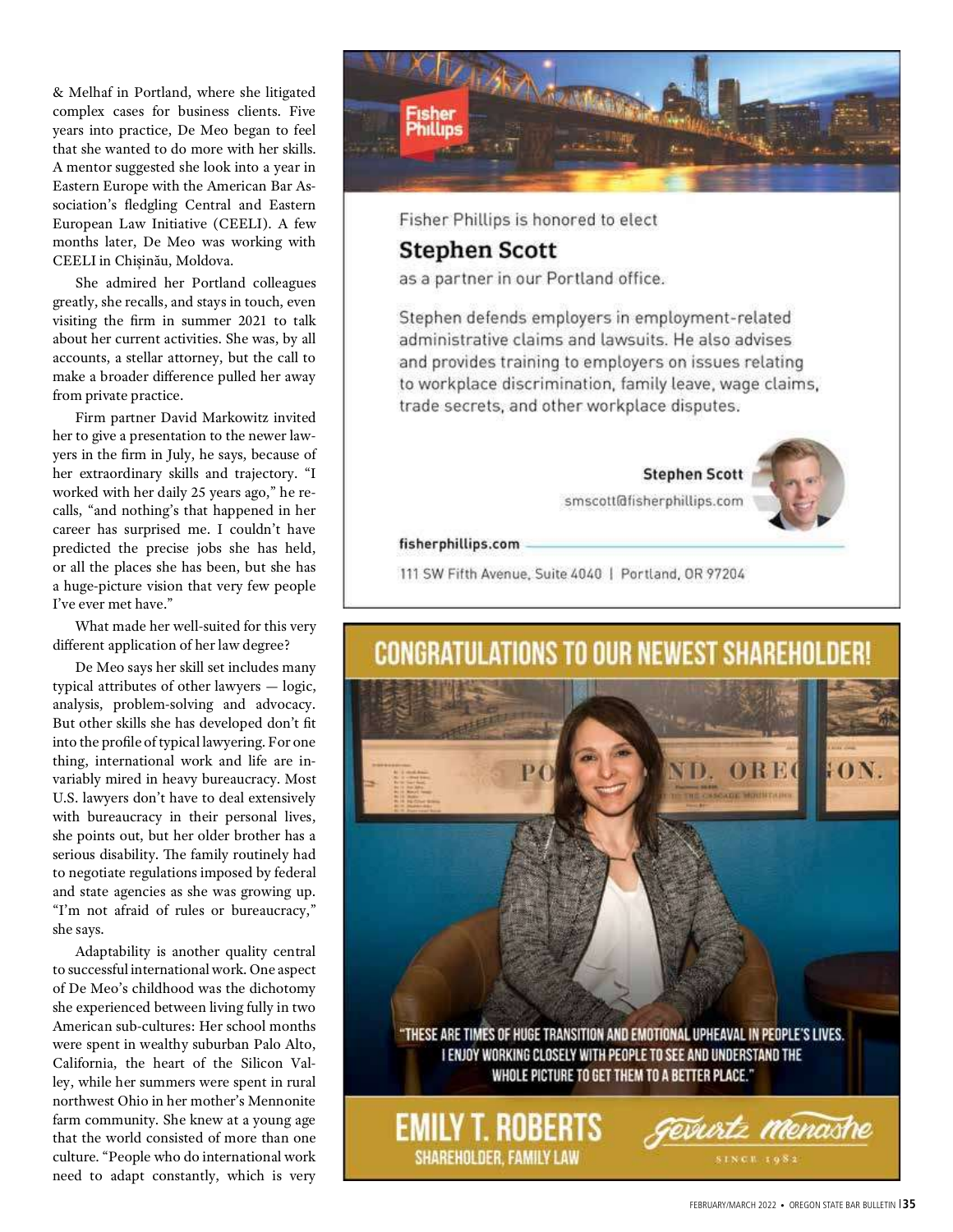### A J.D. Can Be a Passport to Adventure

In high school, your parents and your guidance and r<br>counselor probably said you could really go places other<br>with a law degree. It's truer than they knew. tem l<br>Oregon maritime lawyer Kim Jeffries has been which counselor probably said you could really go places with a law degree. It's truer than they knew.

Oregon maritime lawyer Kim Jeffries has been literally "Navigating Norway" (Bulletin, November 2021) for more than two decades, and fellow lawyer Antonia De Meo has worked in almost a dozen countries over that same period for the United Nations and other international organizations. Their trajectories have been challenging, fascinating and rewarding. And other lawyers, seeking adventure or greater fulfillment in practicing, want to know about opportunities themselves.

"People frequently ask me about how to get a job with the United Nations," says De Meo. "It's not easy." Even with her law degree, she had to obtain a master's degree before she would be considered for a position. "International organizations don't really recognize what a J.D. is." In addition, \uency in one or more of the six U.N. official languages (Russian, English, Arabic, Chinese, French and Spanish) is required, and dual citizenship is a strong advantage. Former international experience helps, too.

Lawyers who, like Jeffries, have transnational specialties (hers is maritime law) can ^nd positions in private practice in urban centers worldwide. Intellectual property, international business and tax law are the most sought-after practice areas, especially for people with two or more languages. For those who want a role in shaping public policy or in directly helping individuals in dire straits, there's a wide range of possibilities in public and nonprofit sectors.

The United Nations is one of the more lucrative possibilities for those who would like to experience new challenges with their legal backgrounds. But it's hardly the only one, and many other positions — temporary and permanent  $-$  offer opportunities for those with the skill set most lawyers have acquired.

De Meo, for example, followed Portland domestic violence policy advocate Judith Armatta and Terry Rogers, from Multnomah County Legal Aid, to Eastern Europe for projects sponsored by the American Bar Association's Central and Eastern Europe Law Initiative (CEELI) in the 1990s as the Soviet Union disintegrated and new European nations battled instability and each other. That effort to establish an accountable judicial system has become the ABA Rule of Law Initiative (ROLI), which now offers one-year placements (frequently renewable) for lawyers in dozens of countries — from Jordan to the Philippines to Colombia to Tunisia. The positions deal with human trafficking issues, economic development, and legal education reform, among other areas. While salaries tend to be modest (although not by local standards), ROLI finds comfortable housing for lawyers and their families and provides language training and often a driver and a translator to participants.

Numerous Oregon lawyers have obtained jobs with the Organization for Security and Cooperation in Europe (OSCE), which offers short-term positions as election monitors. That organization also has permanent positions available throughout Central and Eastern Europe. The Council of Europe, based in Strasbourg, France, is home to the European Court of Human Rights, another potential employer. United States embassies, the U.S. Agency for International Development (USAID) and the U.S. Department of State offer postings worldwide. Positions are both temporary and permanent.

If comfort and a hefty income aren't part of your fantasy of working abroad, the Peace Corps (which still has its 27-month standard program) offers a program for professionals with advanced degrees (Peace Corps Response Volunteers) with short-term projects of 3-12 months.

For lawyers who want to share their expertise on a very short-term basis, the Fulbright scholarship program offers brief educational consultancies (14-42 days) and looks specifically for experienced professionals who can advise on topics such as environmental science and policy, political science, urban policy, law and conflict resolution, and business administration.

Not surprisingly, the COVID-19 pandemic has impacted the number of positions available for would-be adventurers, but opportunities will increase. It might be a good idea to check the renewal date on your passport.  $\blacksquare$